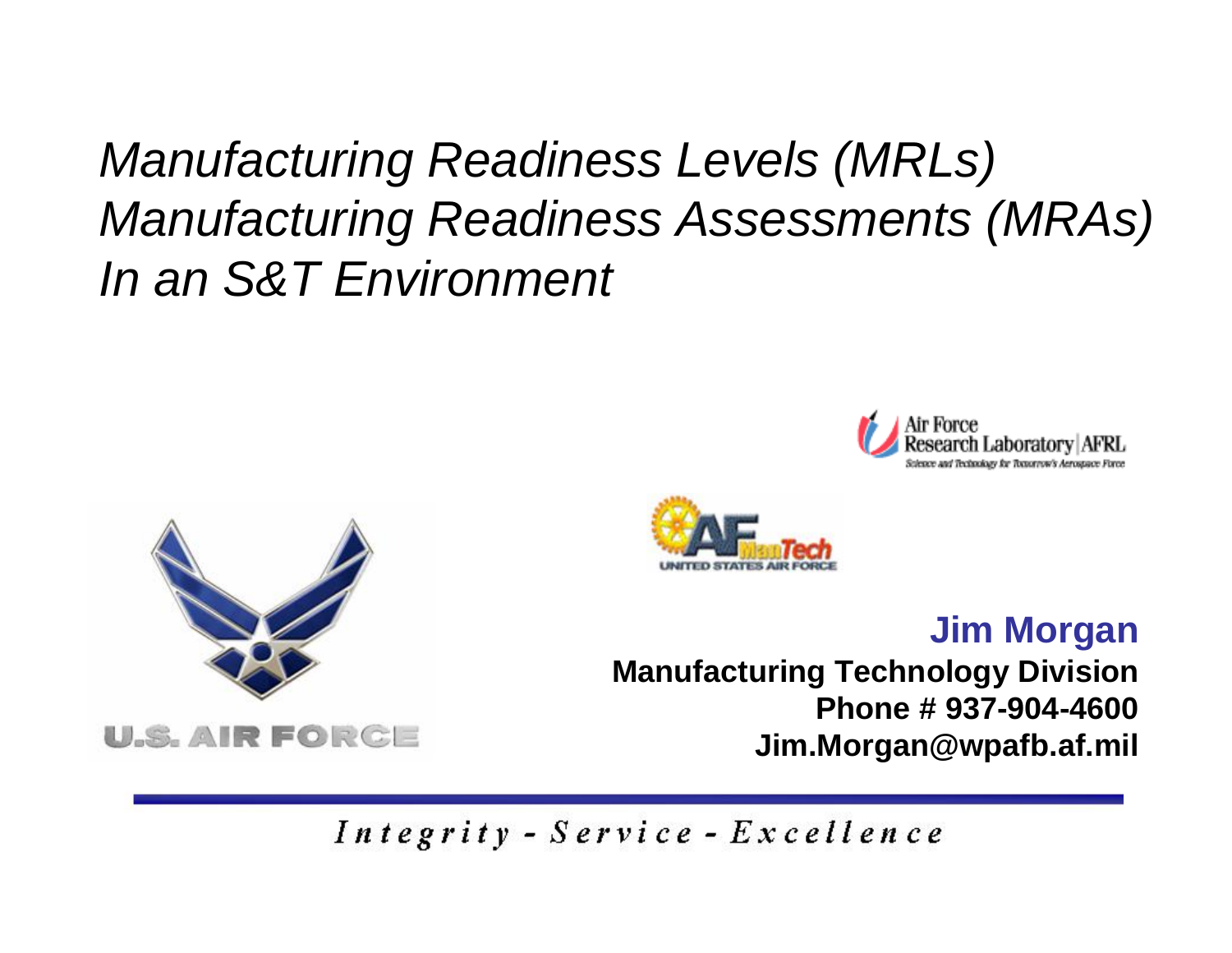



#### *"Advanced weapon systems cost too much, take too long to field, and are too expensive to sustain" --* **Congress, OSD, CSAF, GAO**

- Production/manufacturing processes are major contributor
	- A GAO study of core set of 26 programs: RDT&E costs up by 42% and schedule slipped by 20%
		- \$42.7B total cost growth
		- 2.5 years average schedule slip
	- Characteristics of successful programs:
		- *Mature technologies, stable designs, production processes in control*
		- *S&T organization responsible for maturing technologies, rather than program or product development manager*
- Need way to mitigate impact of diminishing manufacturing infrastructure
	- People, policy, programs gutted
	- Lost recipe on how to manage manufacturing risk
	- Won't get infrastructure back but still need to manage manufacturing risk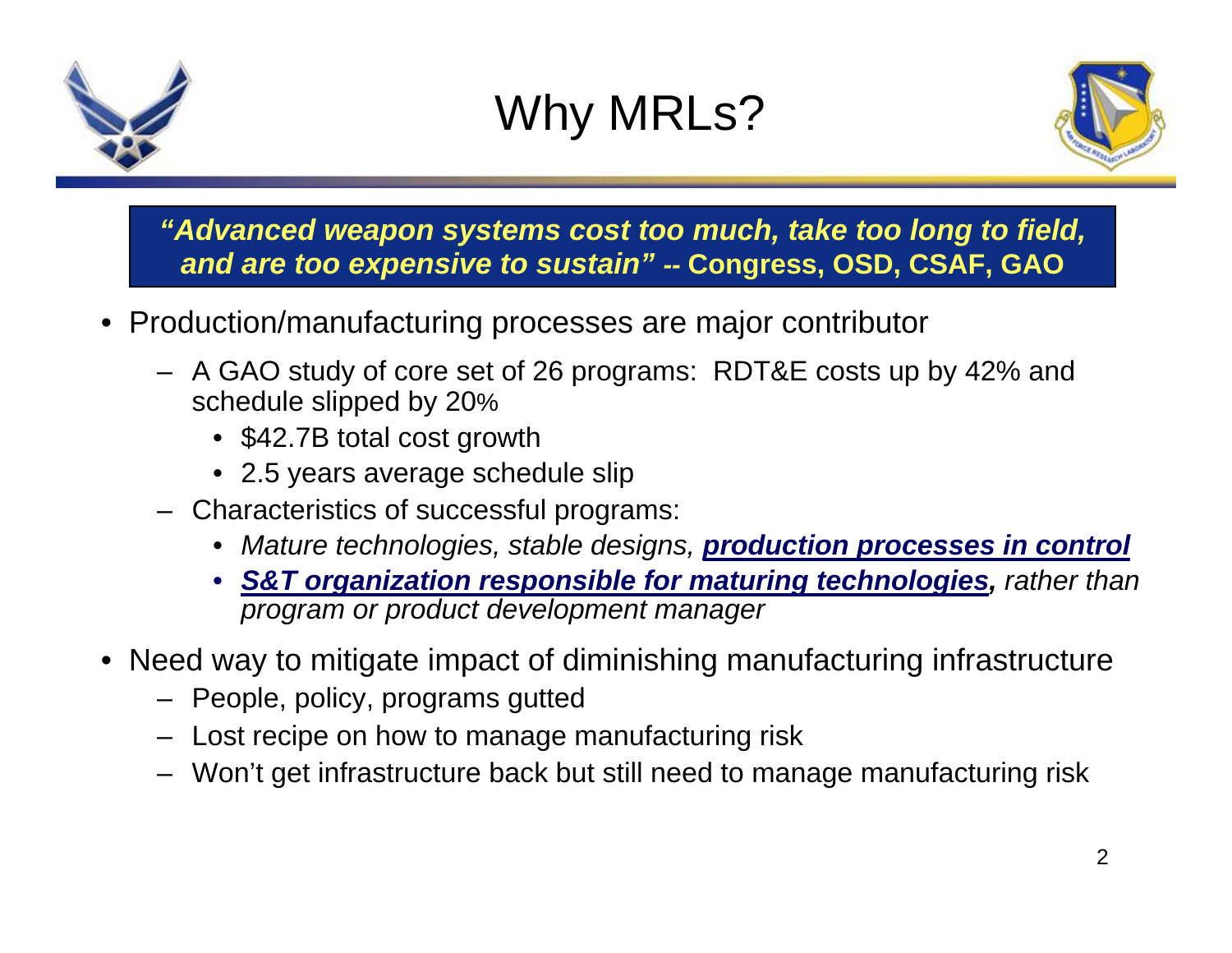

### Technology Readiness Levels (TRLs)



Provide a common language and widely-understood standard for:

- Assessing the *performance maturity* of a technology and plans for its future maturation
- Understanding the level of performance risk in trying to transition the technology into a weapon system application

TRLs leave major transition questions unanswered:

- Is the technology producible? Reproducible?
- What will these cost in production?
- Can these be made in a production environment?
- •Are key materials and components available?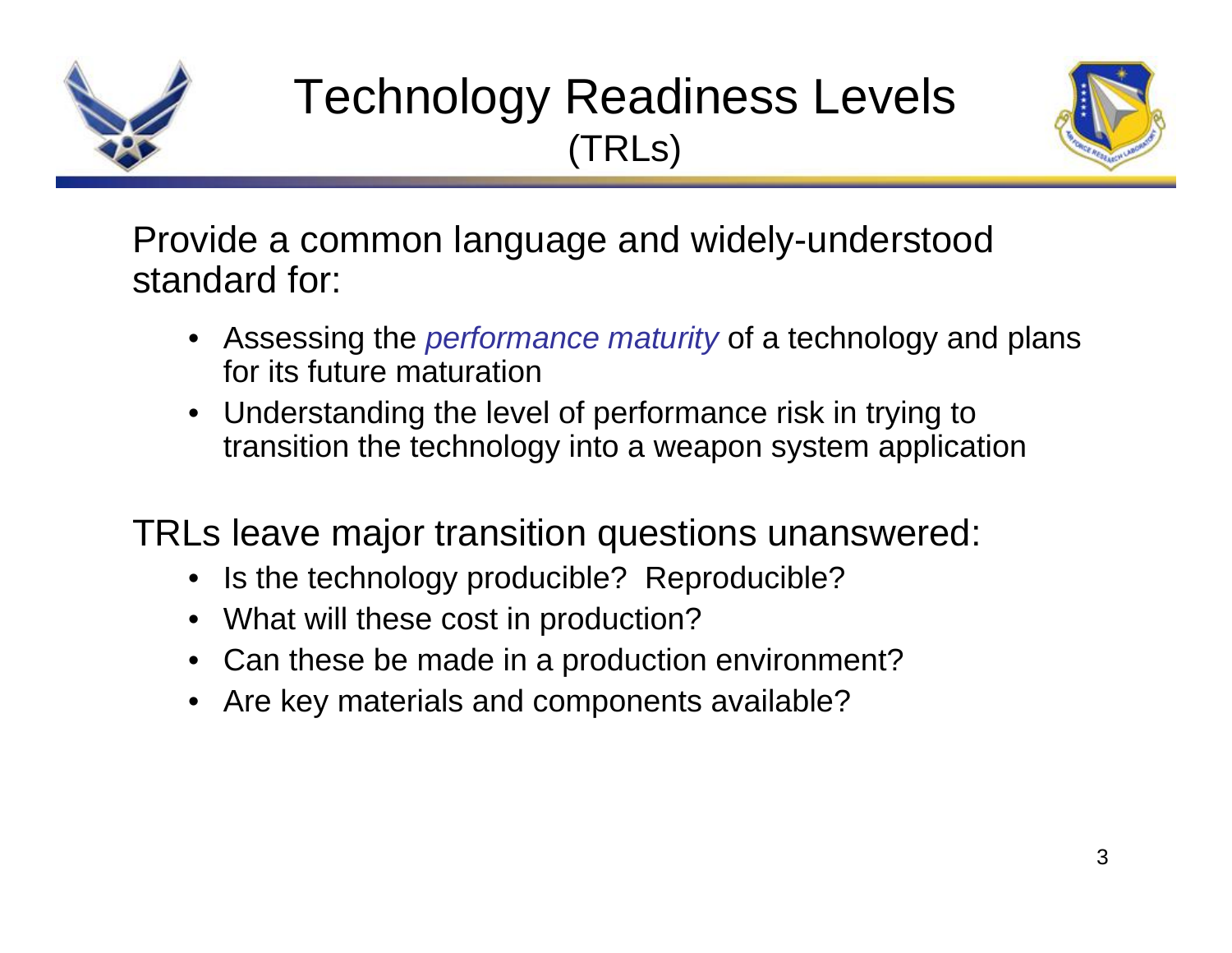

## Manufacturing Readiness Levels (MRLs)



- Common language and standard for
	- Assessing the *manufacturing maturity* of a technology or product and plans for its future maturation
	- – Understanding the level of manufacturing risk in trying to produce a weapon system or transition the technology into a weapon system application
- Designed to complement TRLs
- • Designed to help set the agenda for manufacturing risk mitigation
- Usage
	- Army, for Future Combat Systems development efforts
	- Missile Defense Agency using EMRLs on all development programs
	- Several defense primes using on weapon system programs
	- *Mandated by AFRL on all hardware CAT I ATDs*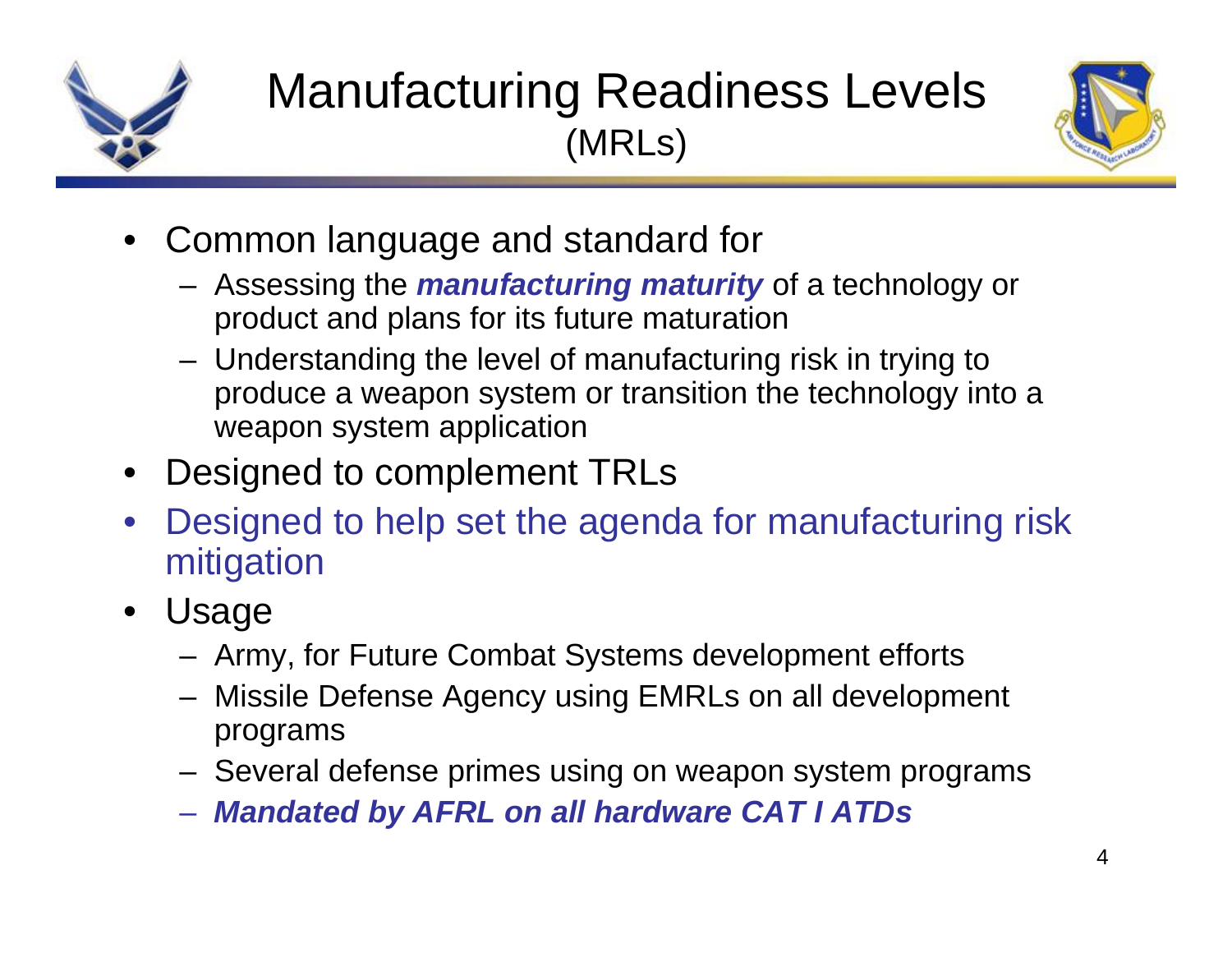

### *Relationship to System Acquisition Milestones*



#### *Relationship to Technology Readiness Levels*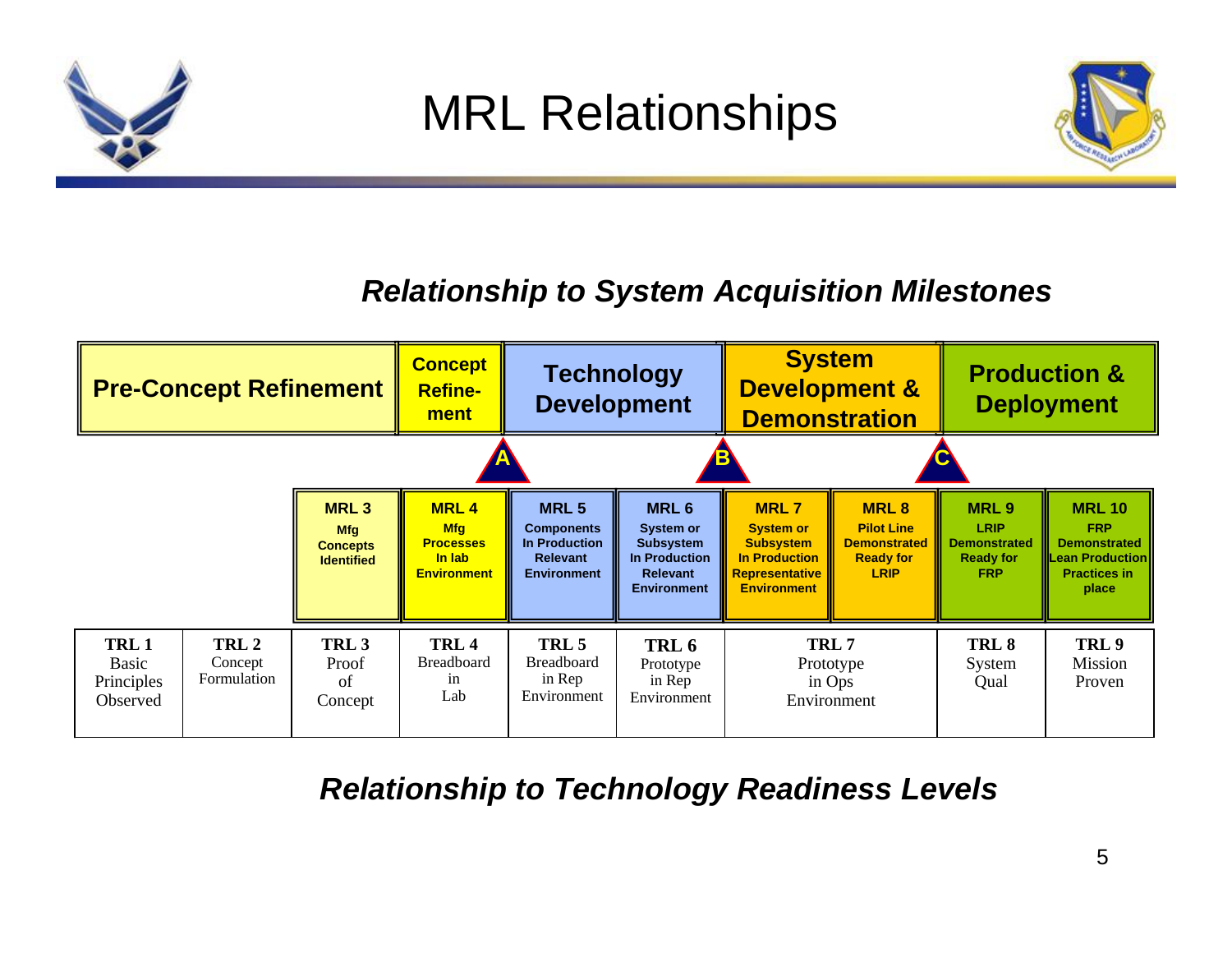

## MRL Evaluation Criteria(Threads)



- Technology and Industrial Base
- Design
- Materials
- Cost and Funding
- Process Capability and Control
- Quality Management
- Manufacturing Personnel
- Facilities
- Manufacturing Management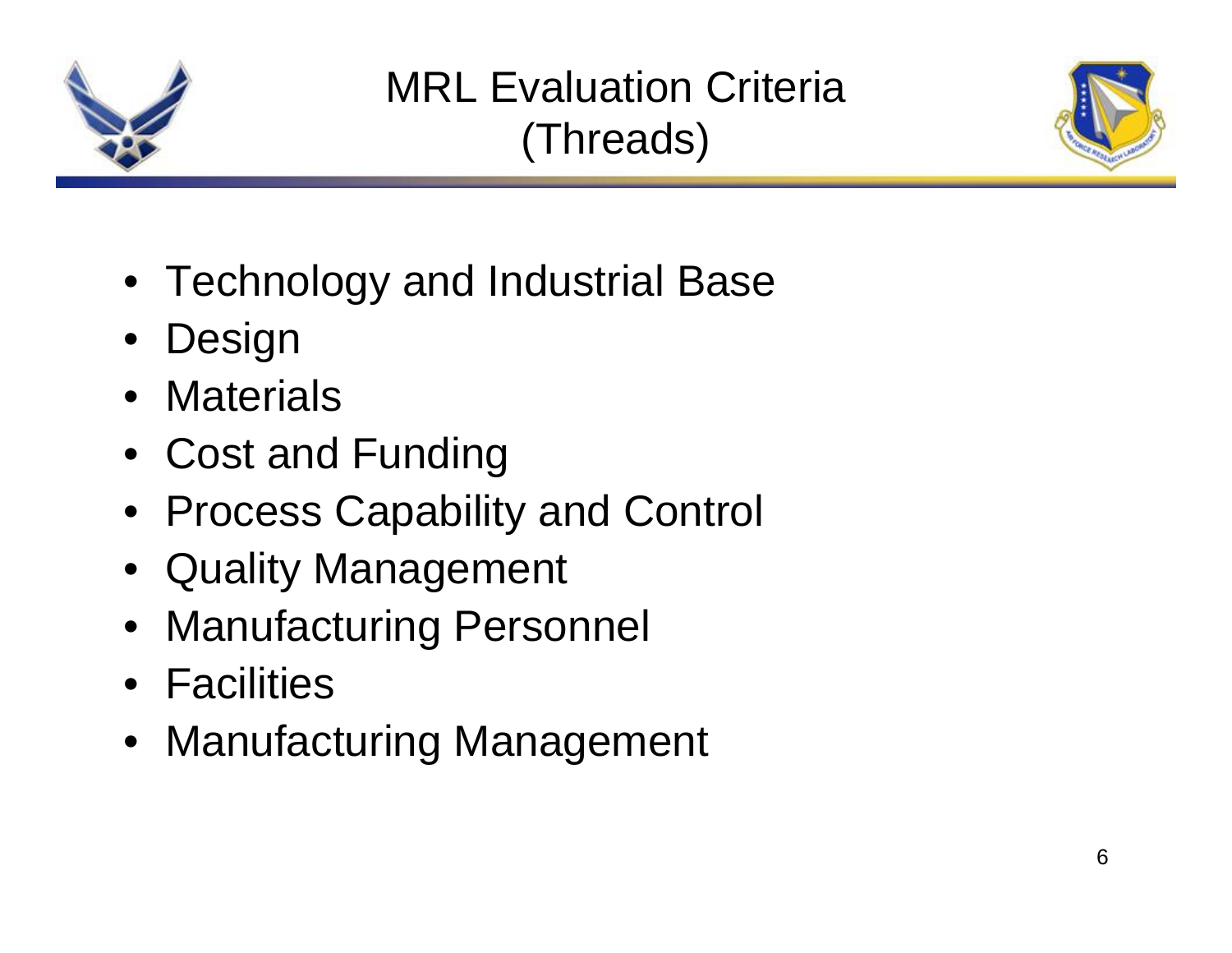

### MRL Evaluation Criteria (Threads)



| <b>S&amp;T Phase</b>                      |                                                  | 6.2/6.3                                                                                                                | 6.3/6.4                                                                                                                                                                                                                                                                                                                                               | 6.3/6.4/7.8                                                                                                                                                                                                                                                              | 6.416.817.8                                                                                                                                                                                                                                                                                                                                                            | 7.8                                                                                                                                                                                                                                                                                                                                                     |
|-------------------------------------------|--------------------------------------------------|------------------------------------------------------------------------------------------------------------------------|-------------------------------------------------------------------------------------------------------------------------------------------------------------------------------------------------------------------------------------------------------------------------------------------------------------------------------------------------------|--------------------------------------------------------------------------------------------------------------------------------------------------------------------------------------------------------------------------------------------------------------------------|------------------------------------------------------------------------------------------------------------------------------------------------------------------------------------------------------------------------------------------------------------------------------------------------------------------------------------------------------------------------|---------------------------------------------------------------------------------------------------------------------------------------------------------------------------------------------------------------------------------------------------------------------------------------------------------------------------------------------------------|
| <b>Acq Phase</b>                          |                                                  | <b>Pre CR</b>                                                                                                          |                                                                                                                                                                                                                                                                                                                                                       | <b>TD</b>                                                                                                                                                                                                                                                                |                                                                                                                                                                                                                                                                                                                                                                        | <b>SDD</b>                                                                                                                                                                                                                                                                                                                                              |
| <b>Thread</b>                             | Sub-Thread                                       | MRL <sub>3</sub>                                                                                                       | MRL <sub>4</sub>                                                                                                                                                                                                                                                                                                                                      | MRL <sub>5</sub>                                                                                                                                                                                                                                                         | MRL 6                                                                                                                                                                                                                                                                                                                                                                  | <b>MRL7</b>                                                                                                                                                                                                                                                                                                                                             |
| Technology<br>& Industrial<br><b>Base</b> | Technology<br><b>Maturity</b>                    | TRL <sub>3</sub>                                                                                                       | Should be assessed at TRL 4.                                                                                                                                                                                                                                                                                                                          | Should be assessed at TRL 5.                                                                                                                                                                                                                                             | Should be assessed at TRL 6.                                                                                                                                                                                                                                                                                                                                           | Should be assessed at TRL 7                                                                                                                                                                                                                                                                                                                             |
|                                           | Technology<br><b>Transition to</b><br>Production | Potential manufacturing<br>sources identified for<br>technology needs.<br>(Commercial/Government,<br>Domestic/Foreign) | Industrial Base capabilities and<br>gaps/risks identified for key<br>technologies, components,<br>and/or key processes.                                                                                                                                                                                                                               | Industrial Base assessed to<br>identify potential<br>manufacturing sources.                                                                                                                                                                                              | <b>Industrial Capability</b><br>Assessment (ICA) for MS B<br>has been completed.<br>Industrial capability in place to<br>support mfg of development<br>articles. Plans to minimize<br>sole/foreign sources<br>complete. Need for<br>sole/foreign sources justified.<br>Potential alternative sources<br>identified.                                                    | Industrial capability to support<br>production has been<br>analyzed. Sole/foreign<br>sources stability is<br>assessed/monitored.<br><b>Developing potential</b><br>alternate sources as<br>necessary.                                                                                                                                                   |
|                                           | Manufacturing<br>Technology<br>Development       | Initial demonstration of Mfg<br>Science                                                                                | Mfg Science & Advanced Mfg<br><b>Technology requirements</b><br>identified                                                                                                                                                                                                                                                                            | Required manufacturing<br>technology development<br>efforts initiated.                                                                                                                                                                                                   | Manufacturing technology<br>efforts continuing. Required<br>manufacturing technology<br>development solutions<br>demonstrated in a production<br>relevant environment.                                                                                                                                                                                                 | <b>Manufacturing technology</b><br>efforts continuing. Required<br>manufacturing technology<br>development solutions<br>demonstrated in a production<br>representative environment.                                                                                                                                                                     |
|                                           | Producibility<br>Program                         | Evaluate relevant<br>materials/processes for<br>manufacturability &<br>producibility                                   | Producibility &<br>Manufacturability assessment<br>of design concepts completed.<br>Results quide selection of<br>design concepts and key<br>components/technologies for<br><b>Technology Development</b><br>Strategy. Manufacturing<br>Processes assessed for<br>capability to test and verify in<br>production, and influence on<br><b>O&amp;S.</b> | Producibility &<br>Manufacturability<br>assessments of key<br>technologies and components<br>initiated. Systems<br>Engineering Plan (SEP)<br>requires validation of design<br>choices against<br>manufacturing process and<br>industrial base capability<br>constraints. | Producibility assessments of<br>key technologies/components<br>and producibility trade studies<br>(performance vs.<br>producibility) completed.<br>Results used to shape<br>System Development<br>Strategy and plans for SDD or<br>technology insertion<br>programs phase.                                                                                             | Detailed producibility trade<br>studies using knowledge of<br>key design characteristics<br>and related manufacturing<br>process capability completed.<br><b>Producibility enhancement</b><br>efforts (e.g. DFMA) initiated.                                                                                                                            |
| Design                                    | <b>Design Maturity</b>                           | Evaluate product lifecyle<br>requirements and product<br>performance requirements.                                     | <b>Systems Engineering Plans</b><br>and the Test and Evaluation<br>Strategy recognize the need<br>for the establishment/validation<br>of manufacturing capability<br>and management of<br>manufacturing risk for the<br>product lifecycle. Initial Key<br><b>Performance Parameters</b><br>(KPPs) identified.                                         | Identification of<br>enabling/critical technologies<br>and components is complete<br>and includes the product<br>lifecycle. Evaluation of design<br>Key Characteristics (KC)<br>initiated.                                                                               | Basic system design<br>requirements defined. All<br>enabling/critical<br>technologies/components<br>have been tested and<br>validated. Product data<br>required for prototype<br>manufacturing released. A<br>preliminary performance as<br>well as focused logistics<br>specification is in place. Key<br>Characteristics and<br>tolerances have been<br>established. | <b>Product requirements and</b><br>features are well enough<br>defined to support detailed<br>systems design. All product<br>data essential for<br>manufacturing of component<br>design demonstration<br>released. Potential KC risk<br>issues have been identified<br>and mitigation plan is in<br>place. Design change traffic<br>may be significant. |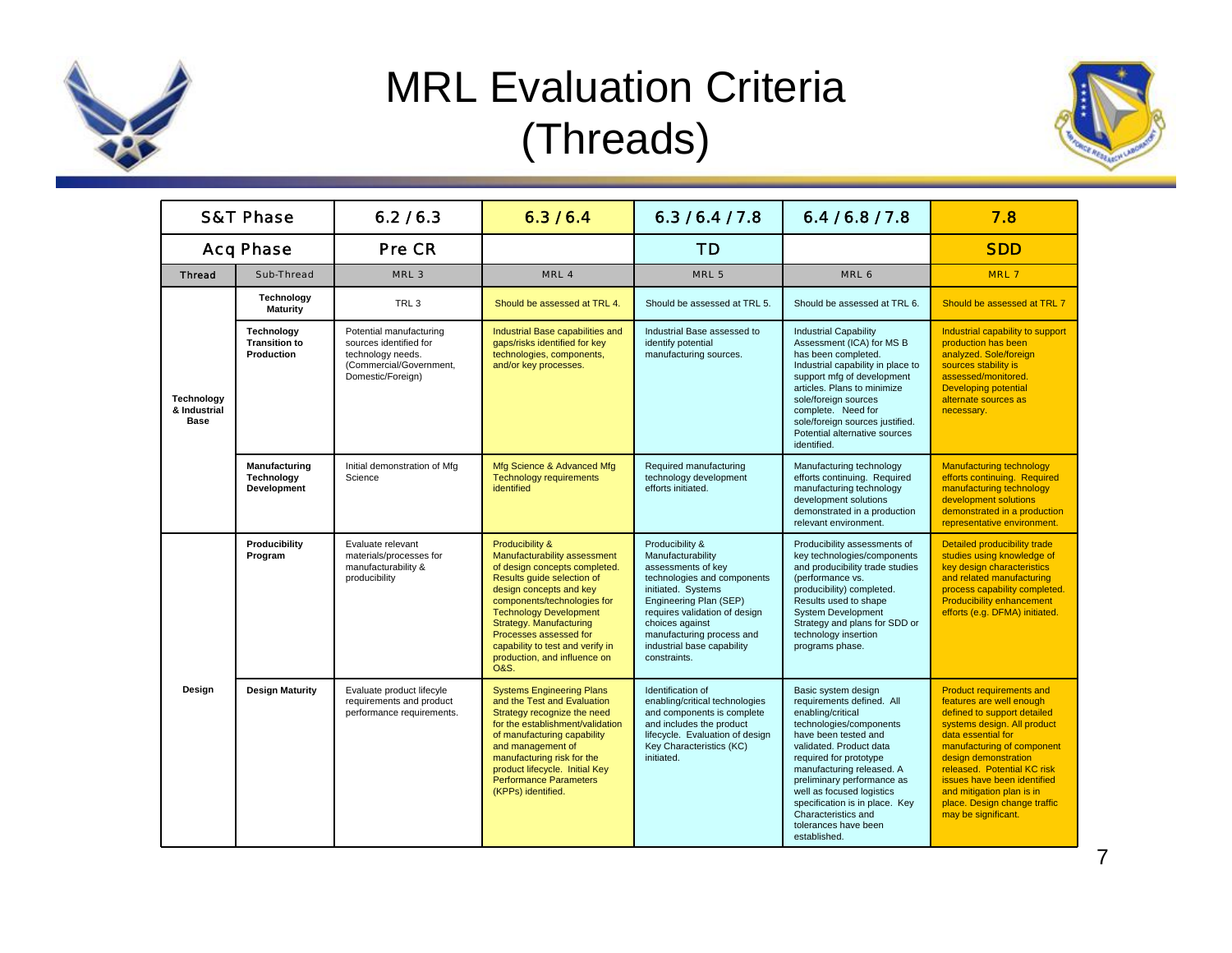

# **Air Force MRL Implementation Approach**



In partnership with Joint Defense Manufacturing Technology Panel (JDMTP)

- • Conduct pilot MRAs on various programs
	- Advanced Technology Demonstration programs
	- Weapon system acquisition programs
	- Demonstrate benefits of using MRLs
- Conduct training for key program personnel
	- What are MRLs, how to conduct an MRA
		- Air Force ManTech personnel
		- Category I ATD IPTs and ACAT pilot program personnel
	- Utilize various training materials that can be tailored
	- –Transition to DAU once MRLs are in policy
- Put MRLs into policy documents
	- AFRL, AFMC, AF, DoD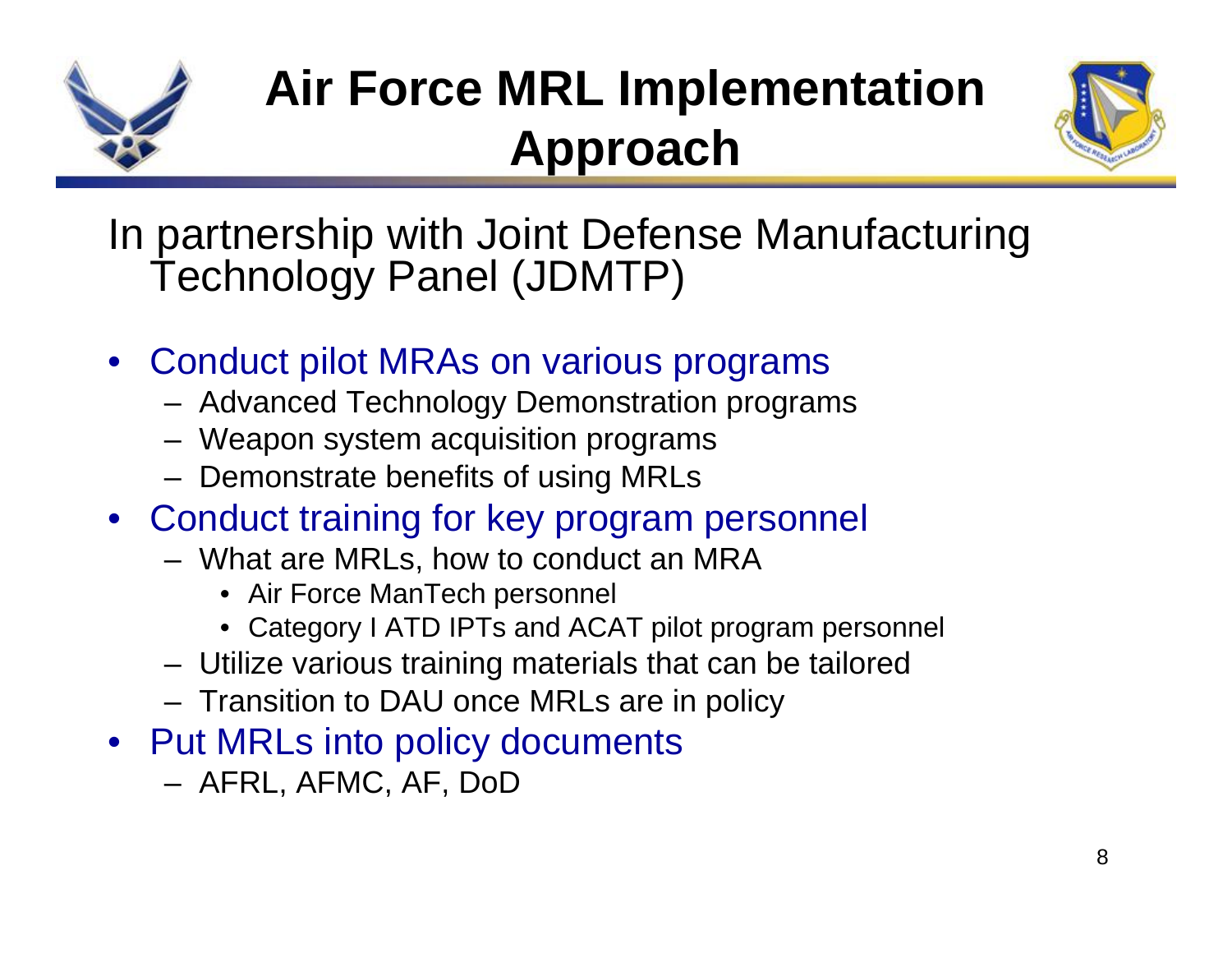



- AFRL/RXM conducted ATD pilot assessments on five ATDs, Nov 04 – May 05
	- Identified gaps in manufacturing maturity that would delay technology transition upon ATD graduation
		- Highlighted what was required to turn technologies into products
	- Tasked by AFRL/CA to implement MRLs into all "hardware" intensive ATDs
		- Developed three year plan to reach steady state
		- •Developed basic MRL implementation process
		- Developed training for ATD IPTs and ManTech personnel
- Identified core ManTech funding for MRAs and selected follow-on MRL maturation
- Now taking on all CAT I "hardware" intensive ATDs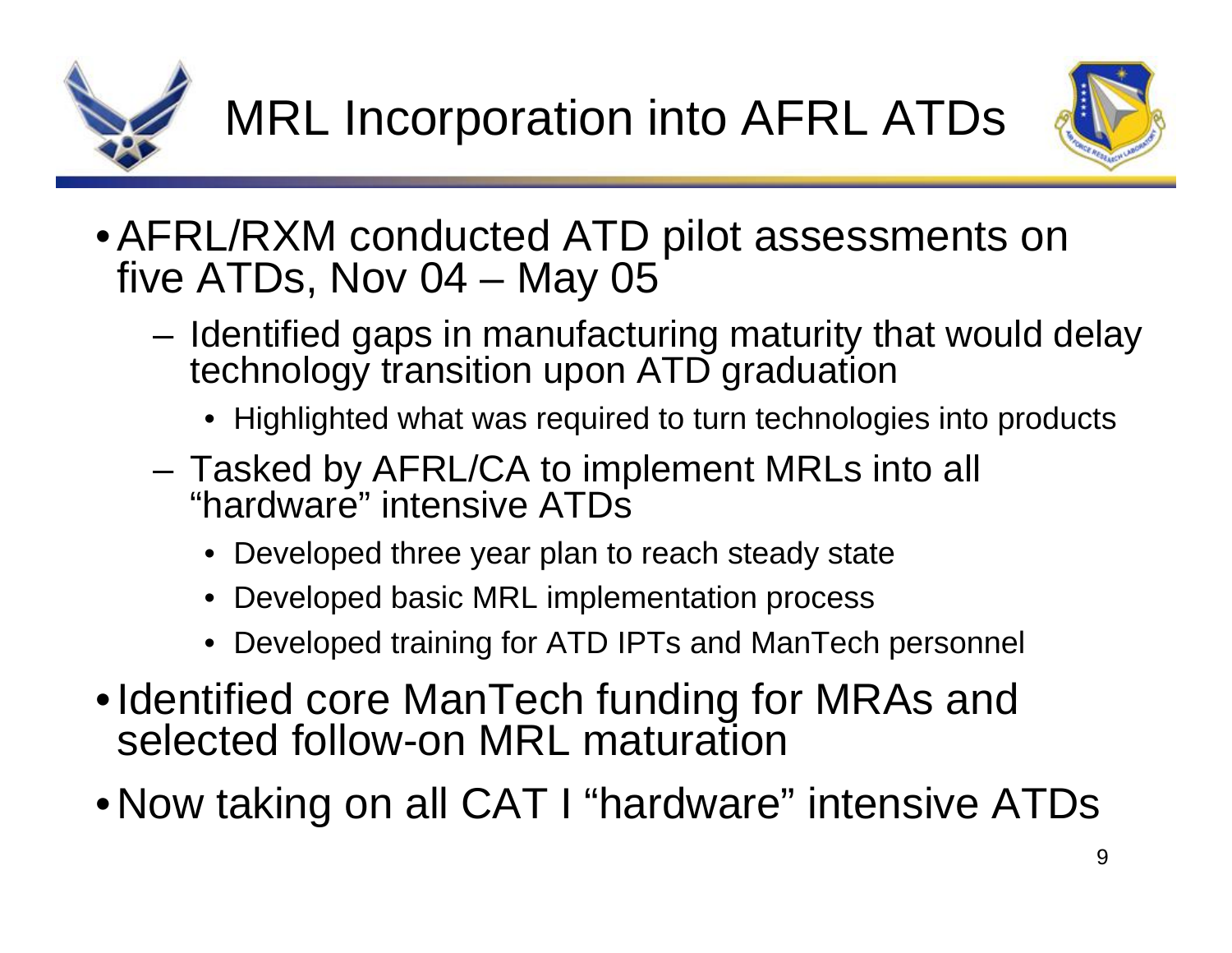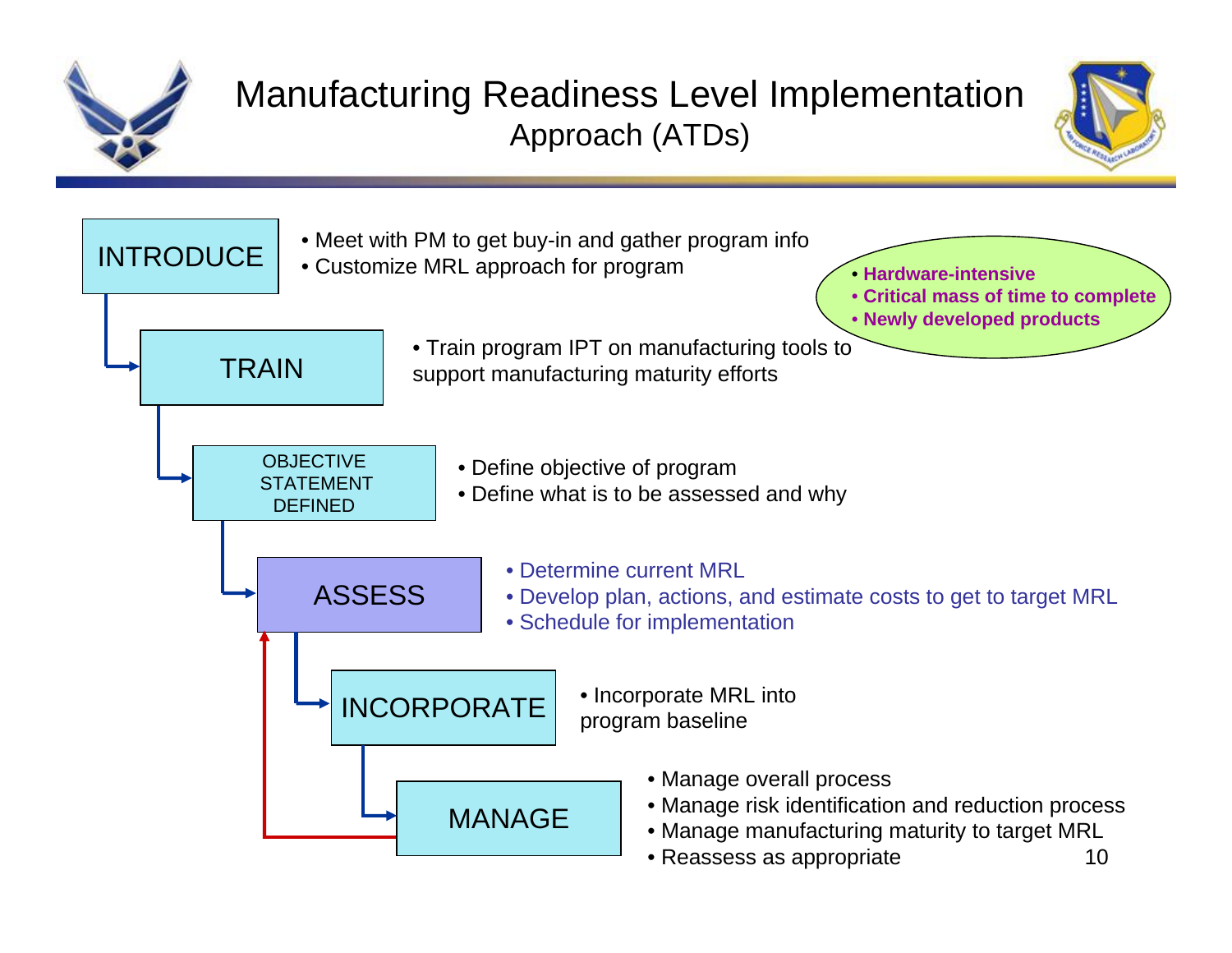



- Identification of *current MRL*
- Identification of key factors where manufacturing readiness falls short of *target MRL*
	- –Define driving issues
	- –Define high risk areas
- Identify programs and plans to reach target MRL
	- **Hart Committee** Generate the manufacturing maturation plan (MMP)
- Assess type and significance of risk to cost, schedule and/or performance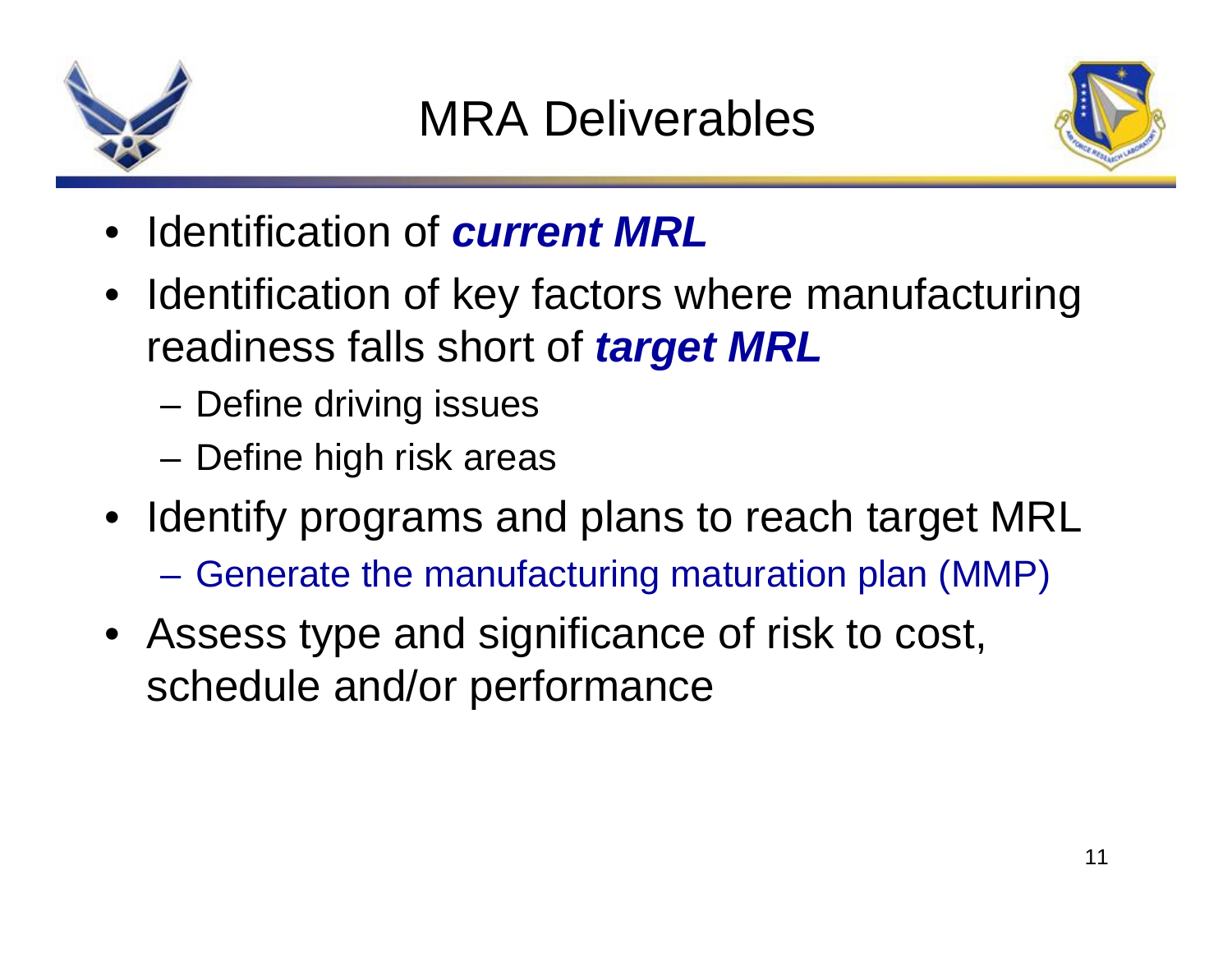

# Emerging MRA Successes



#### **High Durability Hot Exhaust Structures**

- **Provided identification of high risk processes and single point failures driving scale-up from MRL 3**
- **Maturation plan provides awareness of issues relating to move to new production facility**
- **Follow-on MRA at new facility will help ensure transition success**

### **F135**

- **Enabling opportunity to accelerate transition for F135 thrust improvement by ~4 years**
- **Advanced feature high cost driver: must overcome producibility issues**
- **Developed plan to mature from MRL 3 to 5 leveraging commercial and military IR&D, F135 program, and ManTech funding**

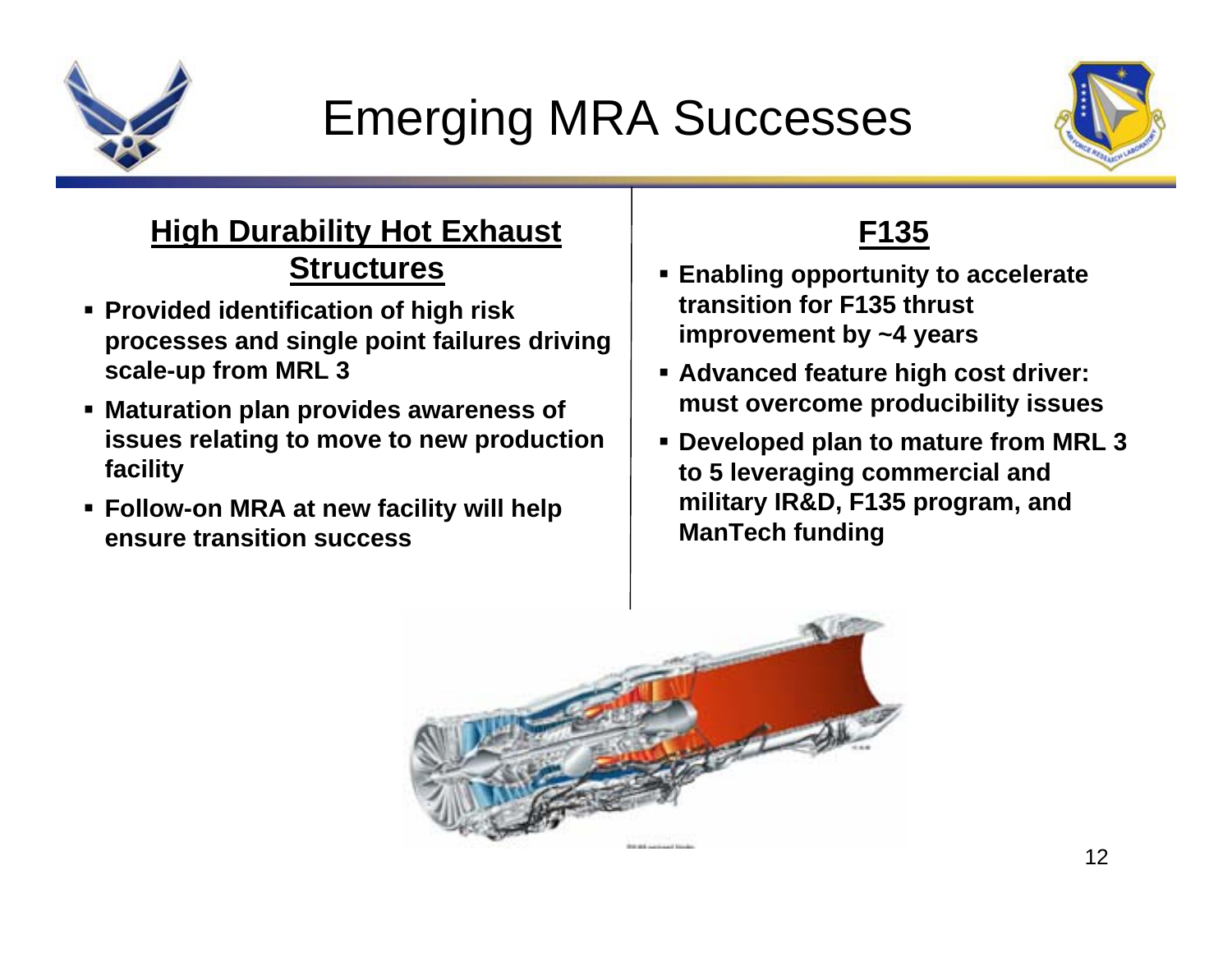



# Sensor Hardening for Tactical Systems (Two contractors)

- Identified common manufacturing readiness driver among both contractors -- Optical Power Limiter (OPL) -- MRL 3
- Drilling down into OPL supplier processes to identify root issues -- OPL also likely driver on Sensor Hardening for UAS ATD
- MRA enabling identification of common manufacturing issues and ManTech investment opportunity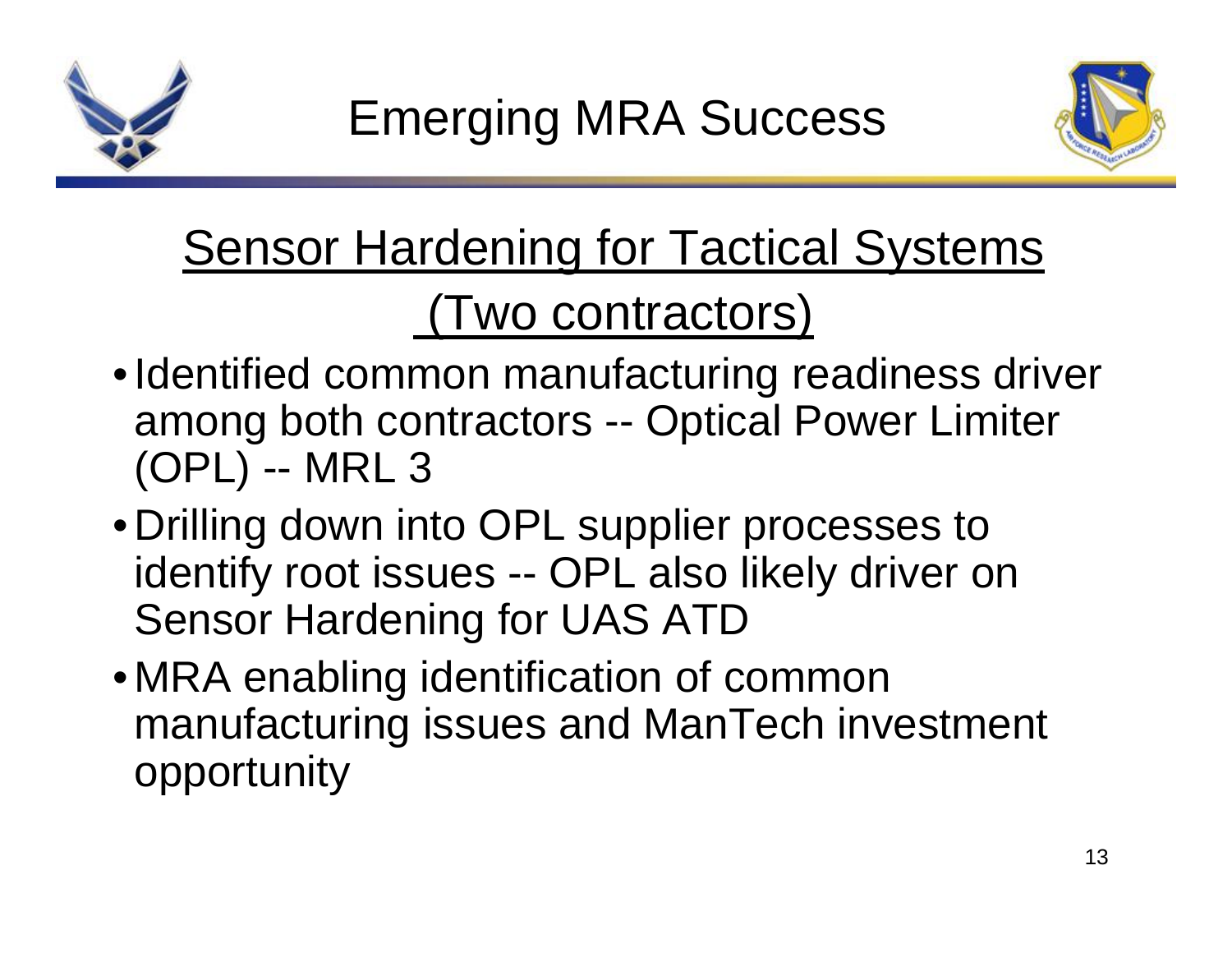

# ACAT MRA Pilot



- • **Translate the successful MRL ATD process to acquisition programs**
- **Common themes** 
	- **Utilize approximately the same process**
	- **Utilize current MRL definitions to assess against**
	- **3-5 people per MRA**
- **What is different**
	- **ATDs focus on MRL 3 – MRL 6**
		- **Assess manufacturing maturity with a goal of transition/implementation**
	- **ACATs focus on MRL 4 – MRL 9**
		- **Schedule, cost, manning considerations**
		- **Milestone decisions**
		- **Production planning process**
		- **Will require a more rigorous approach**
- • **Develop and document a structured ACAT assessment approach**
	- **MRA Deskbook**
		- **First draft completed Mar 07 based on ATD and limited ACAT experience**
		- **Drafted with SAF/AQRE, MRL Working Group, and ASC/EN**
	- **Test drive on acquisition programs** 
		- **Update based on lessons learned**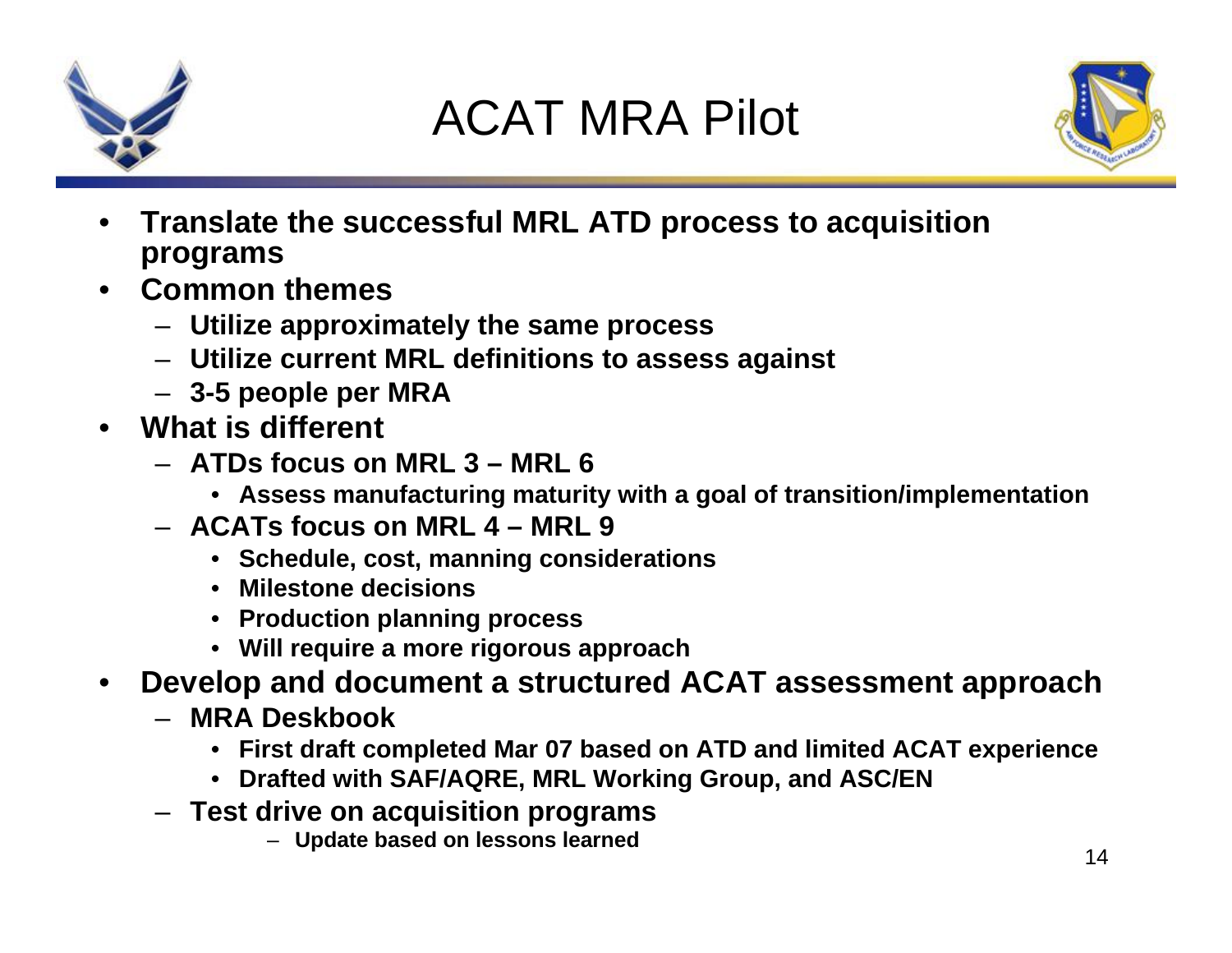

### Manufacturing Readiness Implementation Approach (ACATs)



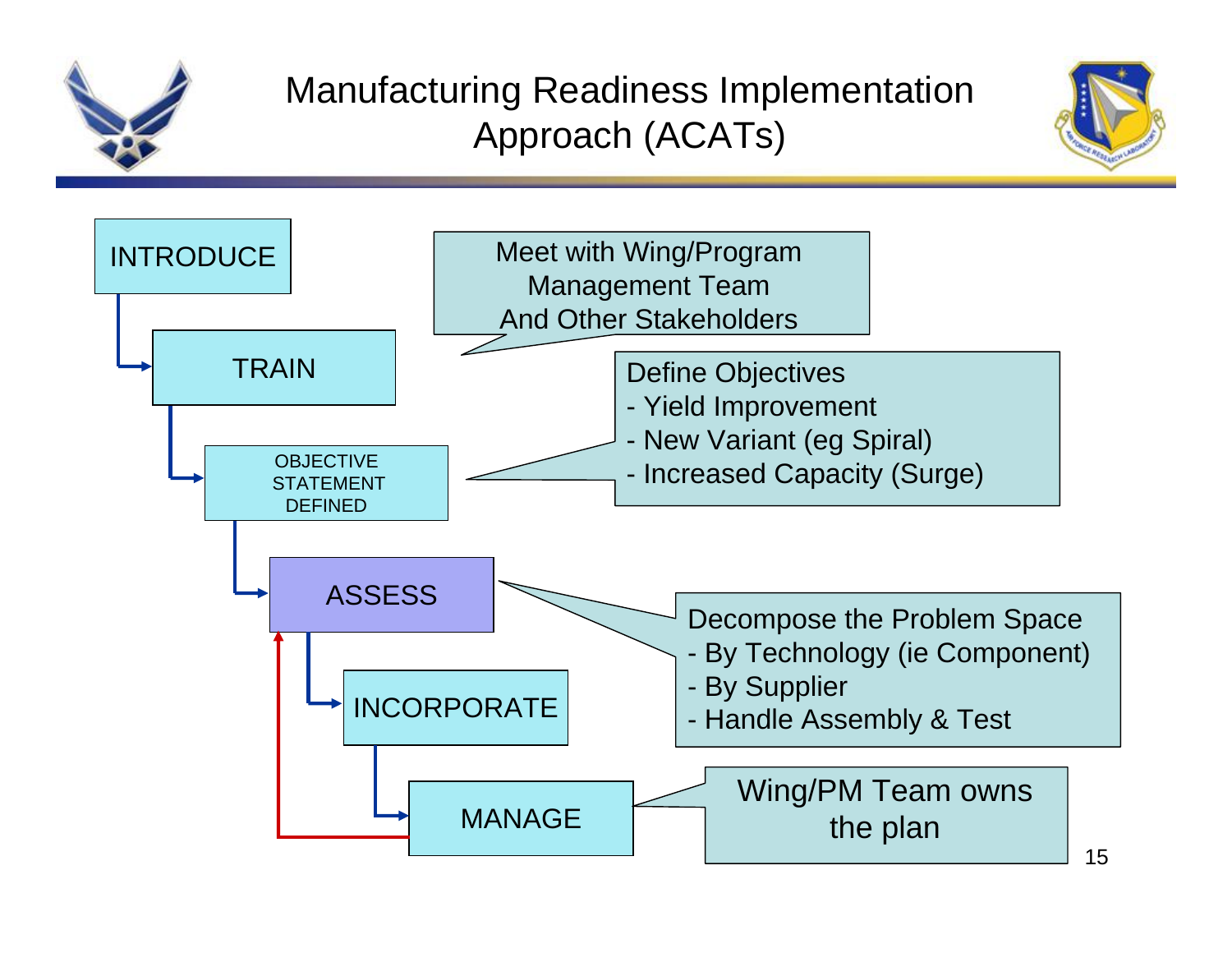



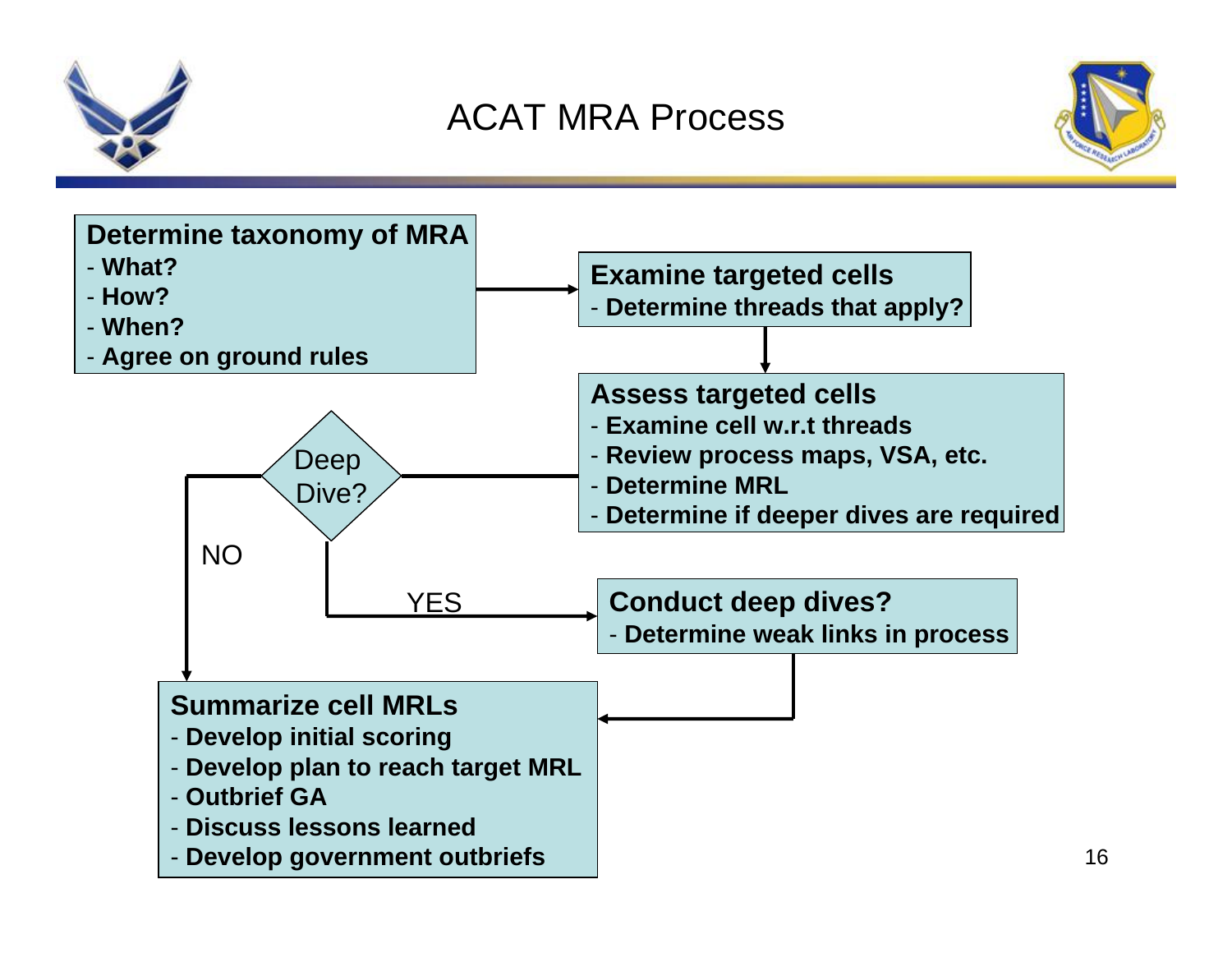

### AMRAAM



- **Links of the Common** What: Performed a system-level MRA on the AMRAAM C-7 variant
	- Looked at all test and assembly steps, including FACO
	- Fourteen key suppliers; over thirty-five technology areas examined
- and the state of the Impact: Based on independent assessment, AMRAAM Group received go-ahead to proceed to next production lot for C-7 variant; reduced testing cycle time in particular cell by 90%

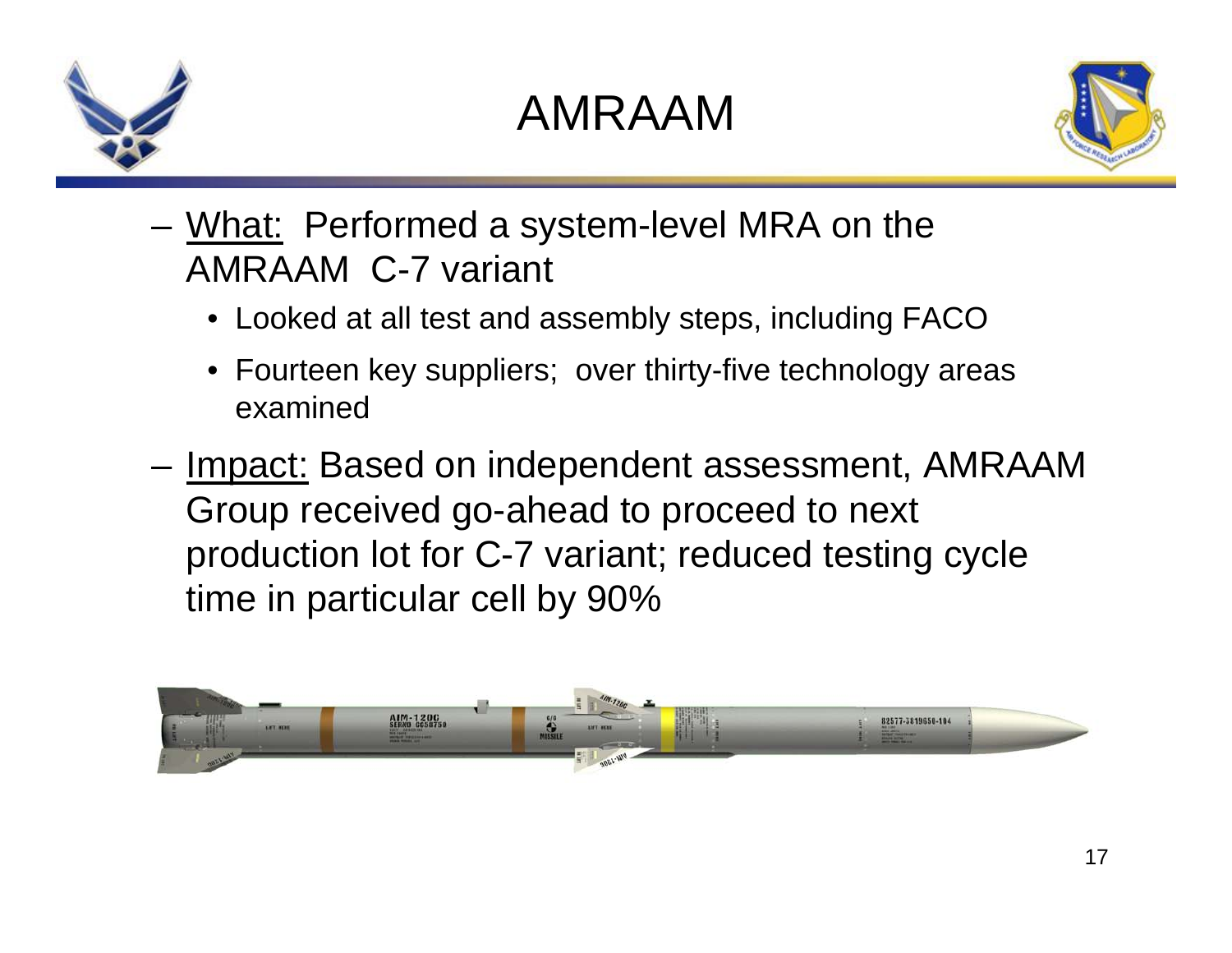



- MRLs are not a report card
	- $\mathcal{L}_{\mathcal{A}}$  , and the set of the set of the set of the set of the set of the set of the set of the set of the set of the set of the set of the set of the set of the set of the set of the set of the set of the set of th *MRL 7 might not be good*
	- –*MRL 3 might not be bad*
- MRLs are a tool to manage and mitigate manufacturing risk
	- – *A common language used to assess manufacturing maturity*
	- –*Provide insight not oversight*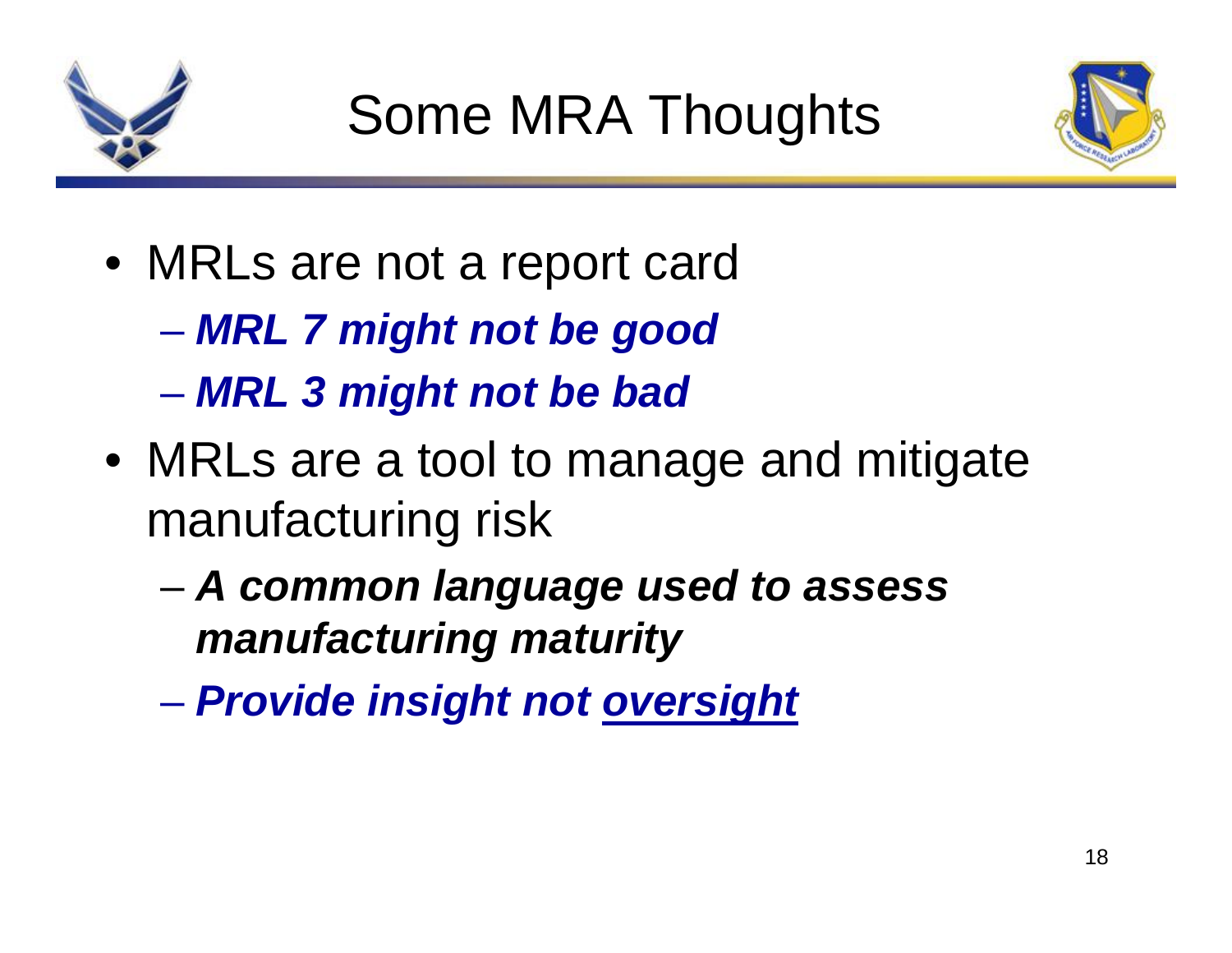



- Process is more effective if company is actively engaged in the assessment
- System integration and test operations are often ripe for maturation efforts
- Resources required to conduct an MRA will vary significantly
	- Not all programs are equal
- Subject matter expertise is needed to "do it right"
- Templates and guidelines developed
	- Not a one size fits all solution
	- Engineering skills/judgment still need to be used
	- Avoid a checklist mentality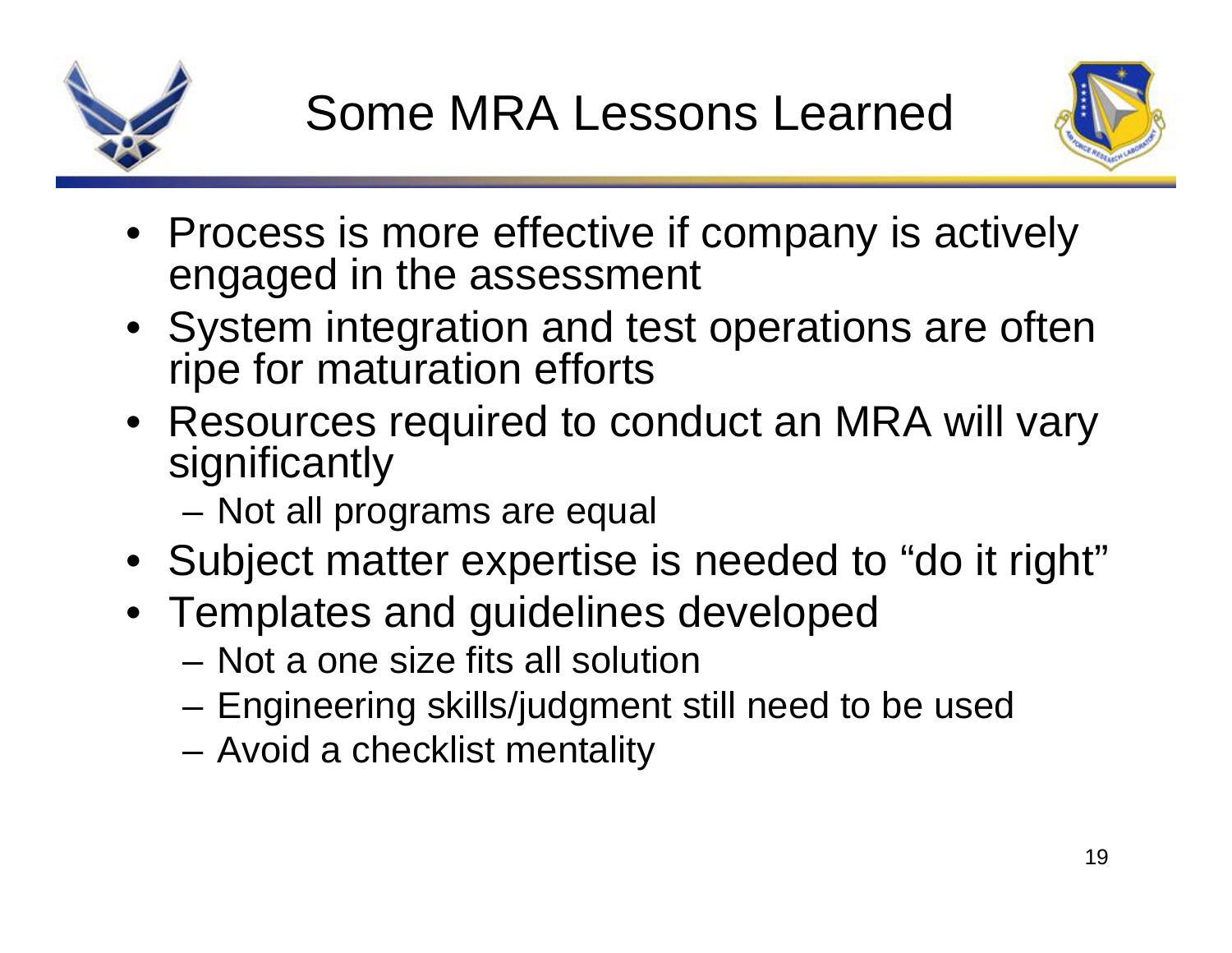



- Programs utilizing MRLs
	- –Funding MRL maturation
	- and the state of the Understanding of manufacturing concepts
- Use of MRLs in policy
	- and the state of the Program offices staffed/trained
	- **Links of the Common** Manufacturing a key component for milestone reviews
- Training
	- **Links of the Common** DAU acts as the primary DoD training agent
	- –AFIT supports detailed manufacturing training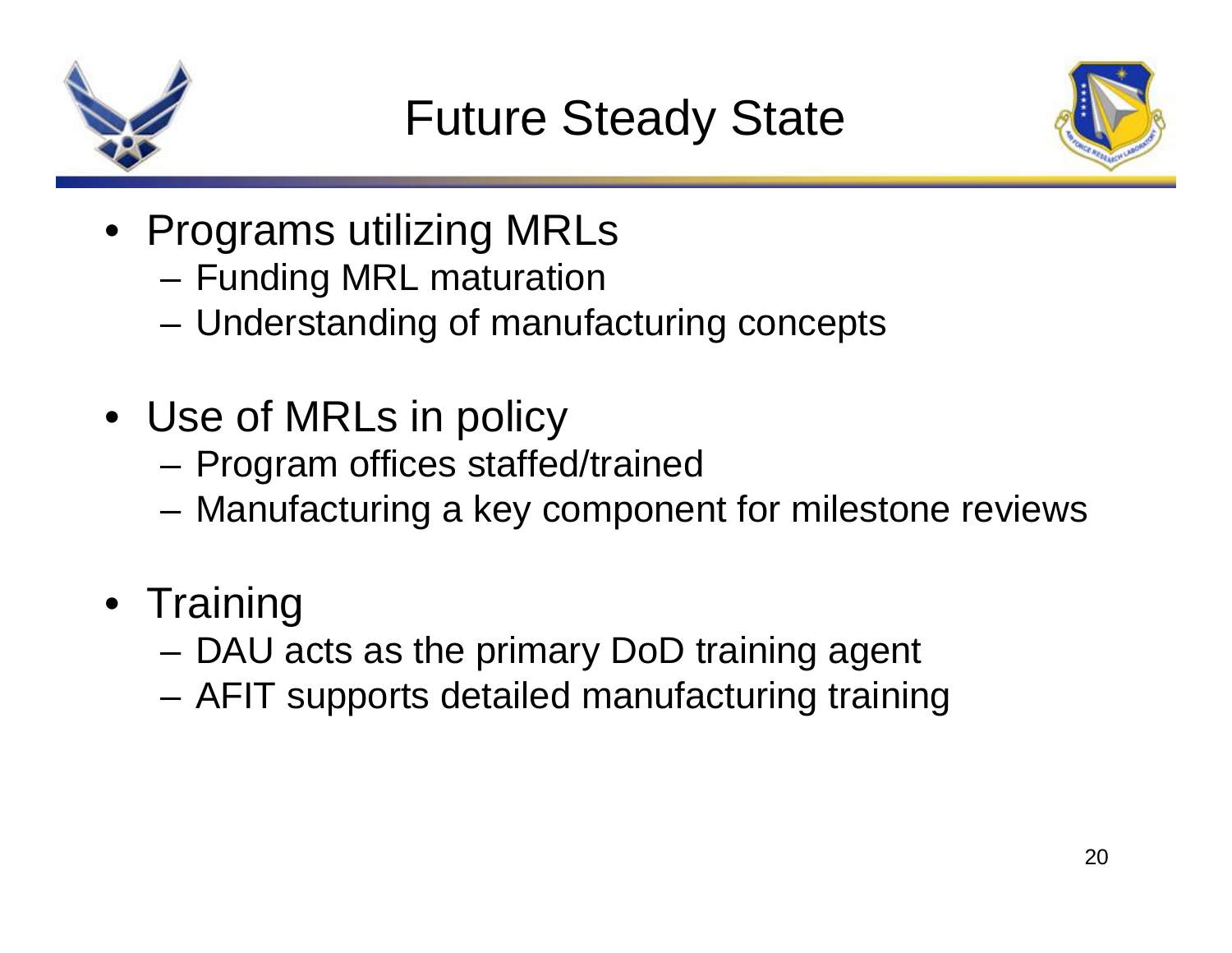



- MRL definitions can be found at DAU web site:
	- **Links of the Common**  <https://acc.dau.mil/CommunityBrowser.aspx?id=18231>
		- Look for MR definitions
		- Look for MR matrix (threads)
		- Look for MRL tutorial
		- Look for MRA Deskbook
- •Google – manufacturing readiness assessments